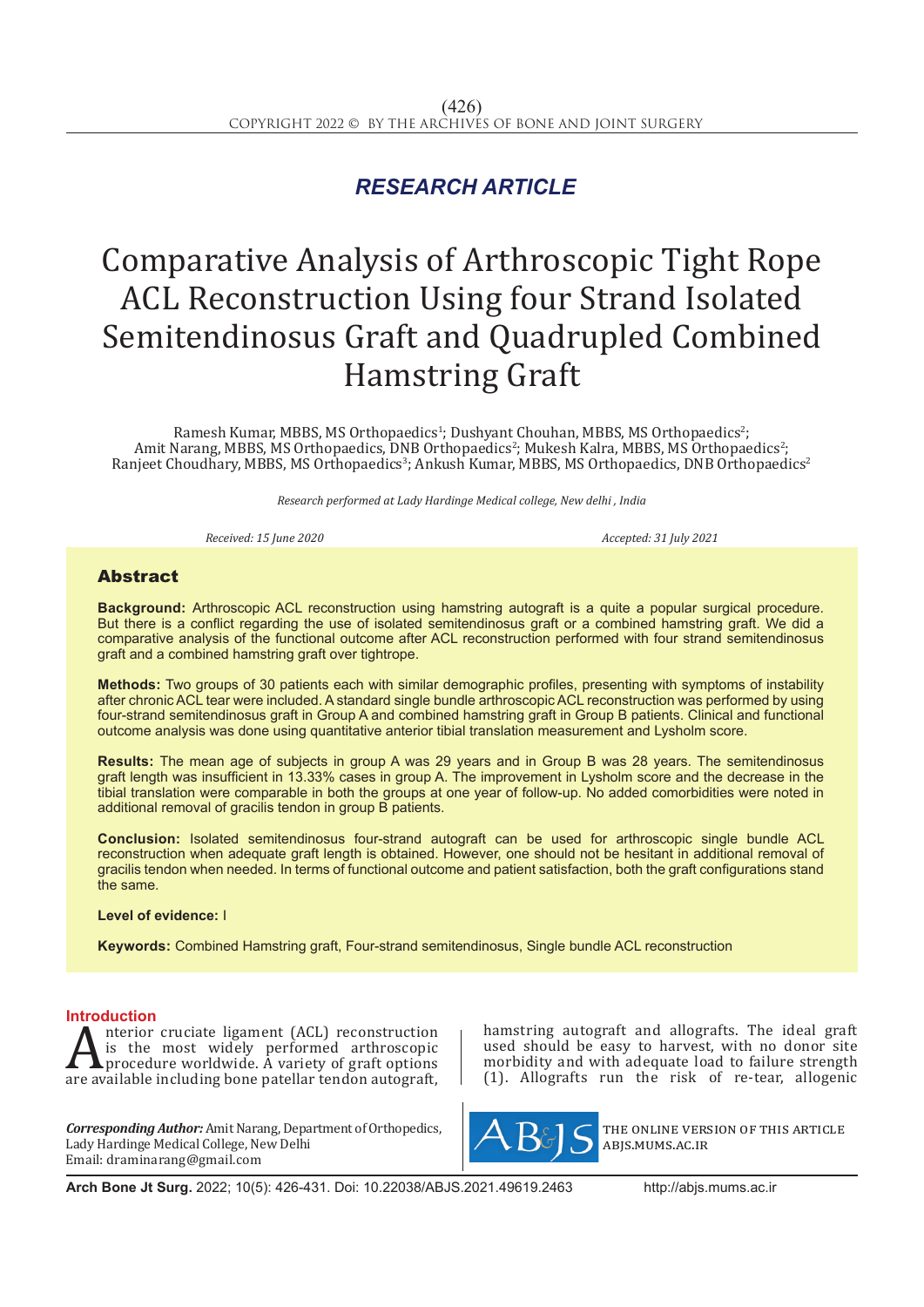VOLUME 10. NUMBER 5. MAY 2022

reactions and possible transmission of communicable diseases. Additionally, these are also not easily available in developing nations and they prove to be costly in terms of maintaining a proper tissue bank with adequate storage facilities. Thus, autografts are more popular among the arthroscopy surgeons all over the world  $(2,3)$ .

Bone patellar tendon autograft has the maximum stiffness among the available autograft options, but it's use has declined in the past few years due to increased incidence of postoperative knee pain, weakened extensor mechanism and pain in kneeling position (4). Currently hamstring autografts are usually preferred, but still there are a lot of discrepancies regarding the preparation technique and graft preference among sports medicine specialists.

Quite frequently, the question arises as to weather a single hamstring tendon is enough or two hamstring tendons should be used for ACL reconstruction. The advocates of the former thought suggest that harvesting two hamstring tendons decreases the knee flexion and internal rotation strength in the post-operative period and also adds to increased donor site morbidity (5-7).

We did a comparative analysis of functional outcome after arthroscopic ACL reconstruction using four strand isolated semitendinosus and quadrupled combined hamstring graft performed in the same center, by the same surgeon.

#### **Materials and Methods**

A total of 60 symptomatic patients in the age group of 15-50 years with complete ACL tear were divided into two groups of 30 each. All the cases were randomized using simple random sampling method and the operating surgeon was blinded from the sampling procedure. Each group was subjected to clinical tests (Anterior drawer, Lachman and pivot shift) for ACL tear and an MRI of the involved knee was done to document a complete tear of the ligament.

Group A (30 patients) was operated with four strand semitendinosus graft and group B (30 patients) was operated with combined hamstring graft. An oblique incision was used in both the groups for graft retrieval on the antero-medial aspect of tibia as there are less chances of damage to the infrapatellar branch of saphenous nerve with this incision (8). After carefully incising the sartorius fascia in an oblique fashion parallel to the direction of the pes tendons, semitendinosus and gracilis were hooked and released from the all the tendinous ramifications. The tibial site attachment was severed as close to the bone as possible in group A patients so as to gain maximum possible length of the isolated semitendinosus and optimum precaution was observed not to damage the additional conjoint tendon during this maneuver (9).

In group A, graft preparation was done with stitching the semitendinosus graft ends and folding it in four strand quadrupled fashion while in group  $\overrightarrow{B}$  semitendinosus and gracilis graft was loaded over the tightrope by symmetrically folding it over the loops [Figure 1-4] (10). Then standard knee arthroscopy portals were

THE ARCHIVES OF BONE AND JOINT SURGERY. ABJS.MUMS.AC.IR ACL RECONSTRUCTION USING HAMSTRING AUTOGRAFT



**Figure 1. Preparation of isolated semitendinosus graft for group A.**

used and a single bundle tight rope ACL reconstruction was performed in both the groups. Postoperatively, both the groups were put on same rehabilitation protocol with isometric quadriceps exercises and walking with



**Figure 2. Final four-strand semitendinosus graft.**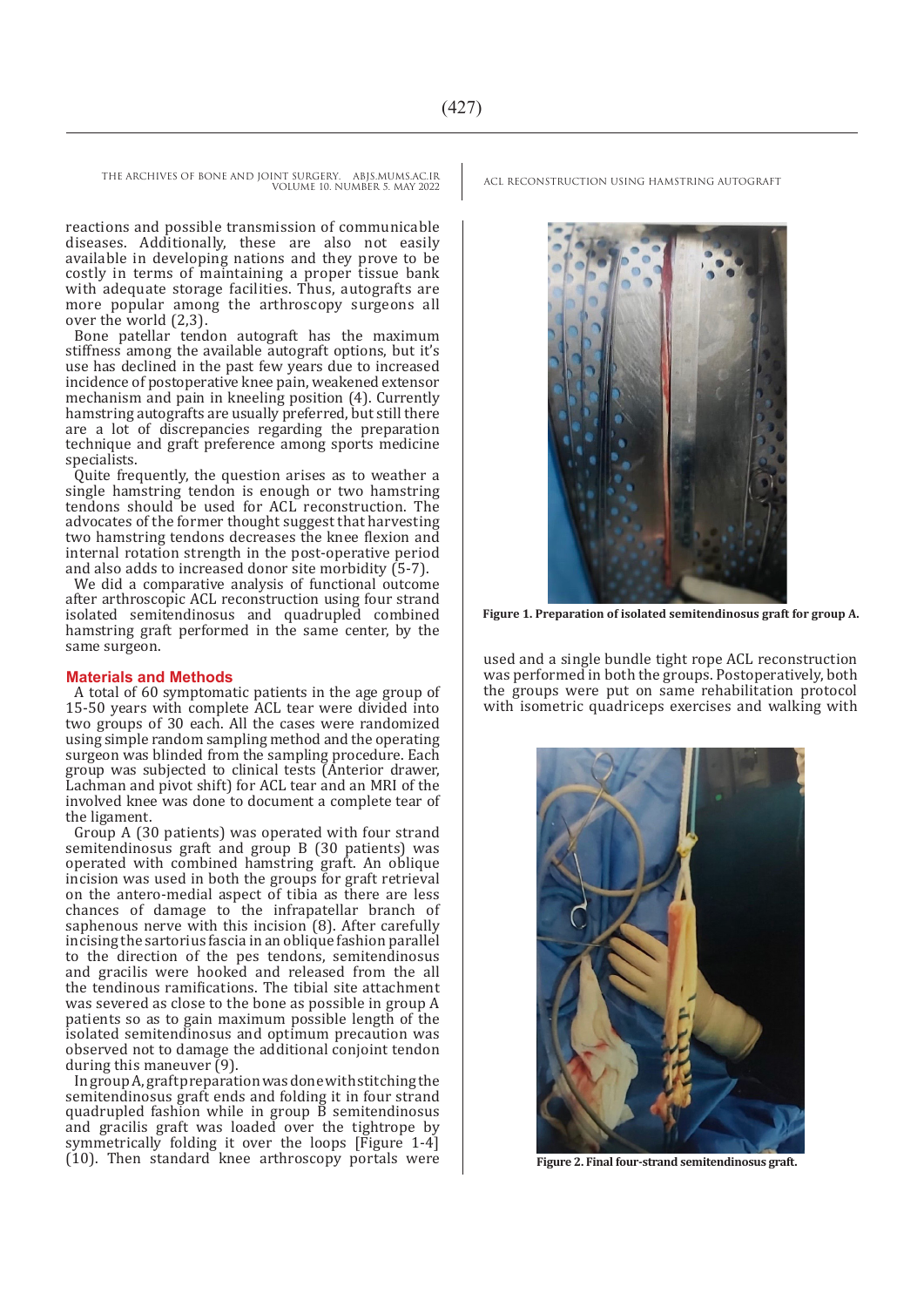VOLUME 10. NUMBER 5. MAY 2022



**Figure 3. Combined semitendinosus and gracilis graft preparation for group B.**

crutches and knee brace for initial two weeks. Gradually, normal gait pattern without crutches and knee brace was encouraged in the  $3<sup>rd</sup>$  week and non-contact sports were allowed only after at least 4 months.

The outcome evaluation was done using Anterior tibial translation measured by using a rolimeter[AIRCAST] and Lysholm scoring done pre-operatively and one year post-operatively (11). The rollimeter is a simple portable arthrometer used to quantify the tibial displacement when the examiner translates the tibia anteriorly with manual force in 90 degrees of knee flexion. It is comparable to KT-1000 in terms of diagnosing the ACL deficient knees [Figure 5] (12).

#### *Staistical Analysis*

Data analysis was done using SPSS version 21. For quantitative data like Lysholm score and anterior tibial translation, mean and standard deviation were calculated and preoperative values were compared with postoperative follow up findings using paired T-test. *Pvalue<.05* was considered statistically significant. Qualitative data like clinical examination findings (anterior drawer, lachman and pivot shift tests) was expressed as proportions.



**Figure 5. AIRCAST Rollimeter.**

THE ARCHIVES OF BONE AND JOINT SURGERY. ABJS.MUMS.AC.IR ACL RECONSTRUCTION USING HAMSTRING AUTOGRAFT



**Figure 4. Final combined hamstring graft loaded over tightrope.**

#### *Ethical Statement*

A valid ethical clearance was obtained from the ethical committee of the institution for the purpose of this study.

#### **Results**

Both the groups had 28 male and 2 female patients. The mean age of Group A was 29 years (youngest= 17 years, oldest= 46 years) and of Group B was 28 years (youngest =18 years, oldest= 46 years). The mean time lapse between injury and surgery was 7.6 months in Group A and 6.46 months in Group B. Associated medial meniscus injury was found in 36.7% cases in group A and 23.33% cases in group B.

The average semitendinosus graft length in group A was 289mm (Four strand average length=72.27mm) and average diameter of the graft was 7.53mm. Four out of 30 patients in group A had a graft length of less than 280mm, so interference screw fixation was practically not possible, instead a suture disc was used over antero-medial cortex of tibia to achieve fixation. While in group B, the average length of combined quadrupled hamstring graft was 127.73 mm and the average diameter was 7.5 mm. The mean femoral tunnel length in group A was 41.33mm and in group B was 39.5 mm. Mean tourniquet time was 55.2 min for group A and 53.77 min for group B.

Anterior drawer test and Lachman test were recorded positive (grade 1) in 11 patients in Group A and in 7 patients in Group B in post-operative period while the pivot shift test was recorded negative in all the patients of the both the groups postoperatively.

Anterior tibial translation measured in 90° of knee flexion improved in both the groups and a similar improvement was noted in the Lysholm Score [Table 1].

The average Lysolhm score in four patients of group A with suture disc fixation on the tibial side improved from 51 to 77 and the average tibial translation decreased from 11.5 to 4.25 mm at one year follow-up [Table 2]. These patients were also subjected to same rehabilitation protocol as other study patients.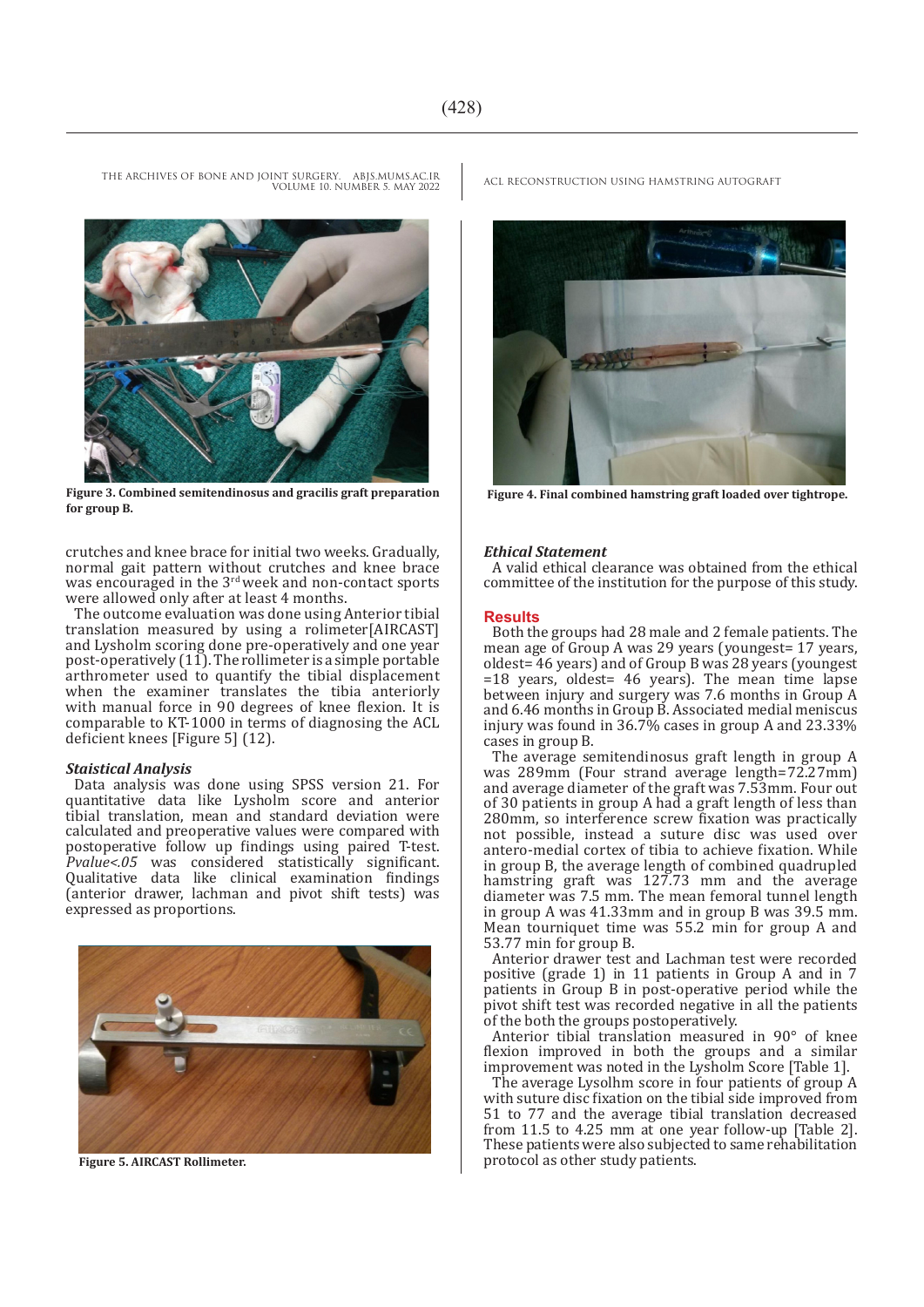THE ARCHIVES OF BONE AND JOINT SURGERY. ABJS.MUMS.AC.IR ACL RECONSTRUCTION USING HAMSTRING AUTOGRAFT VOLUME 10. NUMBER 5. MAY 2022

| Table 1. Anterior tibial translation measured in 90° of knee flexion         |                |                            |                    |                             |  |  |
|------------------------------------------------------------------------------|----------------|----------------------------|--------------------|-----------------------------|--|--|
|                                                                              | <b>Group A</b> |                            |                    | <b>Group B</b>              |  |  |
|                                                                              | Preoperative   | Postoperative              | Preoperative       | Postoperative               |  |  |
| Positive Anterior Drawer test                                                | 30 patients    | 11 patients (grade 1)      | 30 patients        | 7 patients (grade 1)        |  |  |
| Positive Lachman test                                                        | 30 patients    | 11 patients (grade 1)      | 30 patients        | 7 patients (grade 1)        |  |  |
| Positive pivot shift test                                                    | 30 patients    | 0 patients                 | 30 patients        | 0 patients                  |  |  |
| tibial<br>translation<br>Mean<br>anterior<br>measured in 90° of knee flexion | 11.2mm         | 3.5mm ( $P$ value= <.0005) | 10.8 <sub>mm</sub> | 3.63mm ( $P$ value= <.0005) |  |  |
| Mean Lysholm Score                                                           | 49.8           | $93.23(P value = < .005)$  | 47.53              | 97.45 ( $P$ value= <.01)    |  |  |

| Table 2. The average Lysolhm score in four patients of group A |                                             |                                       |                                                   |                                                    |  |  |
|----------------------------------------------------------------|---------------------------------------------|---------------------------------------|---------------------------------------------------|----------------------------------------------------|--|--|
|                                                                | <b>Preoperative Lysholm</b><br><b>Score</b> | <b>Postoperative Lysholm</b><br>Score | <b>Preoperative Rollimeter</b><br>Reading (in mm) | <b>Postoperative Rollimeter</b><br>Reading (in mm) |  |  |
| Subject 1                                                      | 50                                          | 78                                    | 12                                                |                                                    |  |  |
| Subject 2                                                      | 42                                          |                                       | 14                                                | 4                                                  |  |  |
| Subject 3                                                      | 54                                          | 75                                    | 10                                                |                                                    |  |  |
| Subject 4                                                      | 58                                          | 78                                    | 10                                                |                                                    |  |  |
| Average                                                        | 51                                          |                                       | 11.5                                              | 4.25                                               |  |  |

#### **Discussion**

Anterior cruciate ligament of the knee is quite commonly injured in younger population especially in athletes. The usual mechanism of injury is non-contact pivoting, with the foot firmly planted on the ground and valgus or rotatory stress acting on the knee. The most common mode of injury that we came across was due to road traffic accidents in both our study groups, with the person riding on a bike. It was then closely followed by sports related injuries (13).

Usually a prompt diagnosis of ACL tear is hard to reach immediately after trauma, as there is significant hemarthrosis and it is extremely painful for the patient to undergo a complete physical examination. Once the pain subsides and patient starts walking without any support, an expert is consulted for instability. Clinical examination is the key to reach the diagnosis but an MRI scan is advisable to document complete tear of the ligament and associated injuries. Once the tear has been acknowledged, there should be no further delay in reconstruction as there is increased susceptibility of medial meniscus injury and progressive cartilage wear  $(14,15)$ 

Hamstrings autografts are being widely used in ACL reconstruction for quite sometime now. It is relatively easy to obtain and prepare, has adequate stiffness and good healing and viability. It surely has overtaken bone patellar tendon and is now the commonly used graft for ACL reconstruction. An increased incidence of knee discomfort, patella-femoral problems and increase in the areas of decreased skin sensitivity are the commonly reported problems with bone patellar tendon graft (16). There is a long list of methods of hamstring graft harvesting depending upon the incision being used (oblique or vertical or medial popliteal) and tibial site fixation (extracortical or interference fixation or tibial attachment preserving) (17). We used a short 2-3cm medial oblique incision to retrieve the graft using a closed tendon stripper after careful detachment of the tendon from tibial insertion.

An isolated semitendinosus graft in four-strand configuration has often been popularized by various authors in terms of its adequacy for single bundle ACL reconstruction. We noted almost similar improvement in Lysholm score and quantitative anterior tibial translation with the use of isolated Semi-T graft as compared to combined hamstring graft. But, the length of the semitendinosus graft is often inadequate for it to be used in a four-strand fashion (18). The minimum quadrupled graft length required for a single bundle surgery is 7cm, for which the tendon length should be at least 28cm. In our study, 13.33% patients (4 out of 30) did not have adequate length of the harvested tendon in isolated Semi-T group. Consequently, a compromise had to be done in tibial fixation of the graft (19).

It is well known that the free hamstring graft undergoes necrosis, then revascularization happens and there is formation of fibro-cartilage at the graft tunnel interface (20). Usually, the tibial side is the weakest link in incidence of graft failure (21,22,23). So, when inadequate graft length jeopardizes tibial site fixation, the chances of early graft failure are also increased substantially.

Gracilis is an important muscle in the medial hamstrings group. It primarily acts as a hip adductor, but also assists in knee flexion and has a stabilizing role in knee internal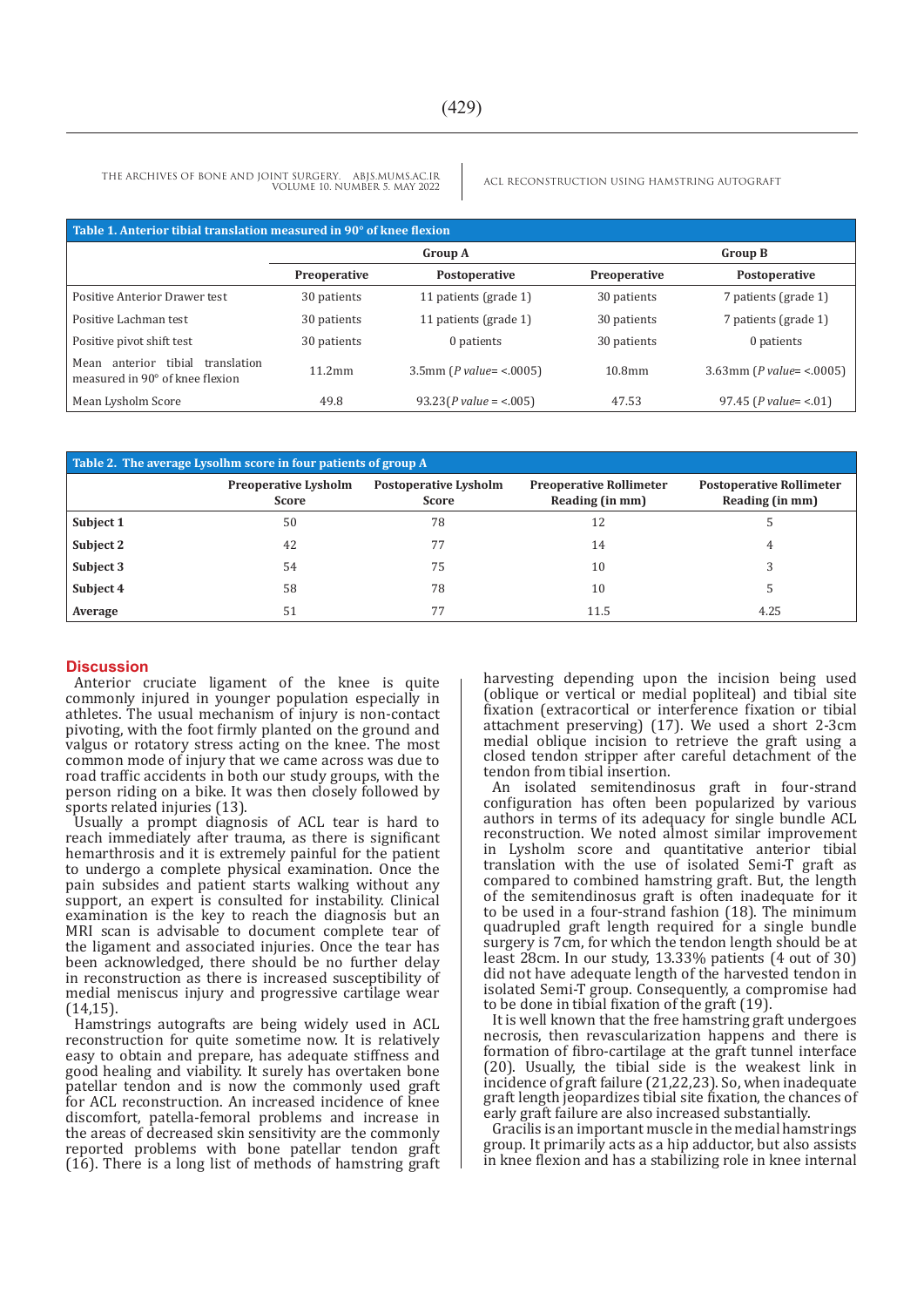THE ARCHIVES OF BONE AND JOINT SURGERY. ABJS.MUMS.AC.IR ACL RECONSTRUCTION USING HAMSTRING AUTOGRAFT VOLUME 10. NUMBER 5. MAY 2022

rotation (24). So, it is frequently argued that using it as a graft might lead to decrease in knee flexion strength in the post-operative period. We did not come across any complaint from patients regarding weakness of knee flexion in group B patients. The power of knee flexion measured as per MRC grading in group B patients was comparable to that of group A patients. Also, the surgical time was similar in both the groups suggesting that there is no significant additional morbidity in terms of blood loss during gracilis retrieval.

The results of our study seem to be reliable as the demographic factors in terms of study population were similar in both the groups (age group, sex ratio). The timing from injury to surgery, the method of graft harvesting, average femoral tunnel length(comparable in both the groups) and post-operative rehabilitation protocol were also the same and the fact that all the patients were operated by the same surgeon in the same setup prove that confounding factors were kept to the minimum.

Hamstring autografts provide optimum result in single bundle arthroscopic ACL reconstruction. Semitendinosus tendon alone can be used as a suitable graft option, but it is not always that adequate length of the tendon is obtained. So, instead of compromising on the fixation method, gracilis should be used in combination of semitendinosus in cases of shorter graft lengths. In terms of functional outcome, there is not much difference in the use of both the configurations. There is no delay in rehabilitation of patients following the use of both the

tendons as compared to a single tendon.

#### **Acknowledgements** None.

*Statement of Informed consent:* A complete, fully informed and written consent was taken from patients for treatment purpose as well as for the use of their radiographs, photographs and data for the purpose of

publication. *Conflict of interest disclosure statement:* The authors report no conflict of interest concerning the materials or methods used in this study or the findings specified in this paper.

*Funding source:* Nil.

Ramesh Kumar MBBS MS Orthopaedics<sup>1</sup> Dushyant Chouhan MBBS MS Orthopaedics<sup>2</sup> Amit Narang MBBS MS Orthopaedics DNB Orthopaedics<sup>2</sup> Mukesh Kalra MBBS MS Orthopaedics<sup>2</sup> Ranjeet Choudhary MBBS MS Orthopaedics<sup>3</sup> Ankush Kumar MBBS MS Orthopaedics DNB Orthopaedics2 1 Department of Orthopaedics, Vardhman Mahavir Medical College, New Delhi 2 Department of Orthopedics, Lady Hardinge Medical College, New Delhi 3 Department of Orthopedics, All India Institute of Medical Sciences, Raipur

#### **References**

- 1. Lawhorn KW, Howell SM. Scientific justification and technique for anterior cruciate ligament reconstruction using autogenous and allogeneic softtissue grafts. The Orthopedic Clinics of North America. 2003; 34(1):19-30.
- 2. Muramatsu K, Hachiya Y, Izawa H. Serial evaluation of human anterior cruciate ligament grafts by contrastenhanced magnetic resonance imaging: comparison of allografts and autografts. Arthroscopy: The Journal of Arthroscopic & Related Surgery. 2008; 24(9):1038-44.
- 3. Jost PW, Dy CJ, Robertson CM, Kelly AM, Allograft use in anterior cruciate ligament reconstruction. HSS Journal®. 2011; 7(3):251-6.
- 4. Steiner ME, Hecker AT, Brown Jr CH, Hayes WC. Anterior cruciate ligament graft fixation: comparison of hamstring and patellar tendon grafts. The American journal of sports medicine. 1994; 22(2):240-7.
- 5. Gobbi A, Domzalski M, Pascual J, Zanazzo M. Hamstring anterior cruciate ligament reconstruction: is it necessary to sacrifice the gracilis? Arthroscopy: The Journal of Arthroscopic & Related Surgery. 2005; 21(3):275-80.
- 6. Makihara Y, Nishino A, Fukubayashi T, Kanamori A.

Decrease of knee flexion torque in patients with ACL reconstruction: combined analysis of the architecture and function of the knee flexor muscles. Knee Surgery, Sports Traumatology, Arthroscopy. 2006; 14(4):310-7.

- 7. Gobbi A, Francisco R. Quadruple semitendinosus tendon for anterior cruciate ligament reconstruction. Techniques in Orthopaedics. 2005; 20(3):203-6.
- 8. Henry BM, Tomaszewski KA, Pękala PA, Graves MJ, Pękala JR, Sanna B, et al. Oblique incisions in hamstring tendon harvesting reduce iatrogenic injuries to the infrapatellar branch of the saphenous nerve. Knee Surgery, Sports Traumatology, Arthroscopy. 2018; 26(4):1197-203.
- 9. Lanternier H, de Cussac JB, Collet T. Short medial<br>approach harvesting of hamstring tendons. harvesting of hamstring tendons. Orthopaedics & Traumatology: Surgery & Research. 2016; 102(2):269-72.
- 10.Vinagre G, Kennedy NI, Chahla J, Cinque ME, Hussain ZB, Olesen ML, et al. Hamstring graft preparation techniques for anterior cruciate ligament<br>reconstruction. Arthroscopy techniques. 2017; Arthroscopy techniques. 2017; 6(6):e2079-84.
- 11.Carmont MR, Scheffler S, Spalding T, Brown J,